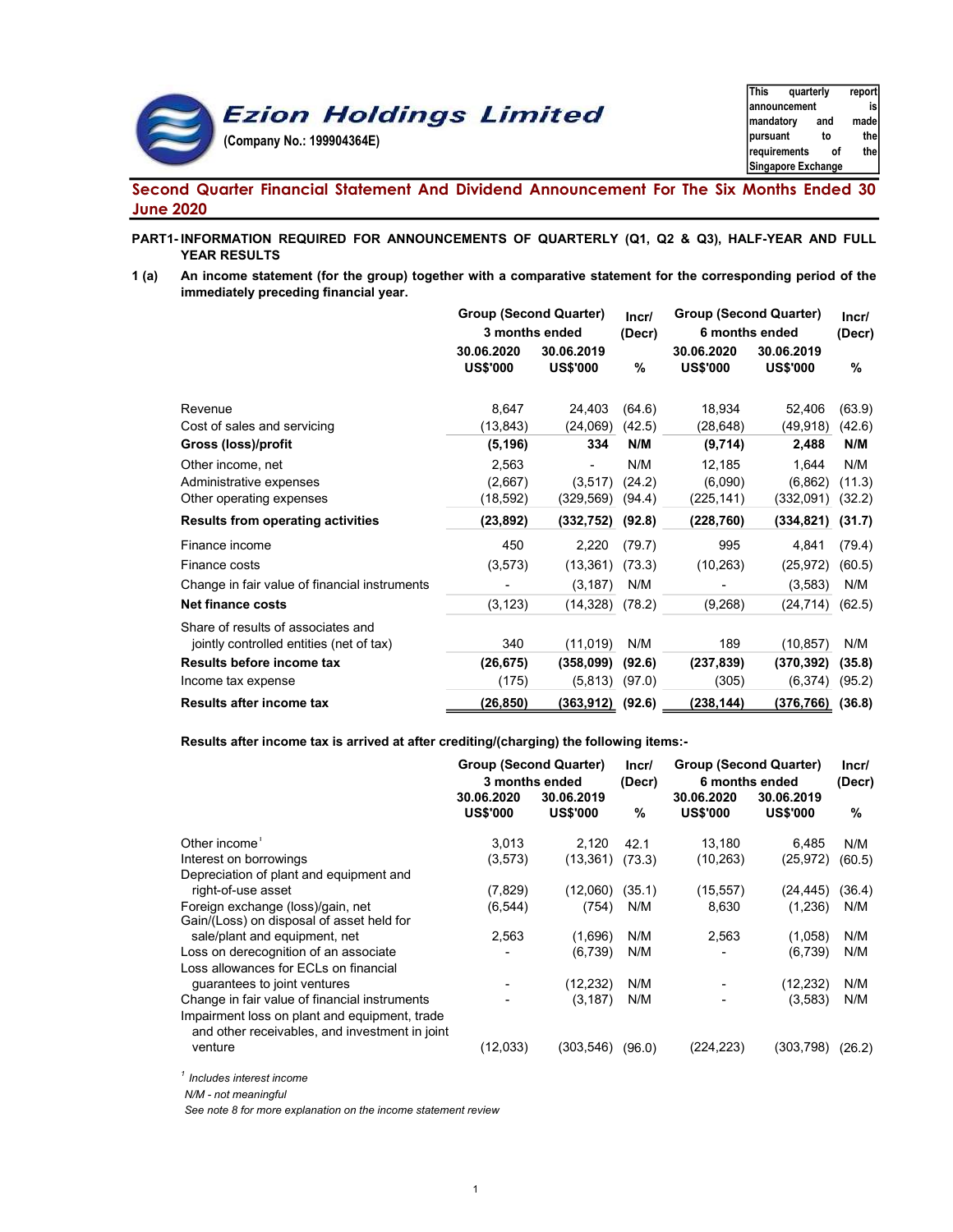1(b)(i) Statement of financial position (for the issuer and group), together with a comparative statement as at the end of the immediately preceding financial year.

|                                                 | Group                         |                               | Company                         |                                 |
|-------------------------------------------------|-------------------------------|-------------------------------|---------------------------------|---------------------------------|
|                                                 | 30.06.2020<br><b>US\$'000</b> | 31.12.2019<br><b>US\$'000</b> | 30.06.2020<br><b>US\$'000</b>   | 31.12.2019<br><b>US\$'000</b>   |
| <b>Non-current assets</b>                       |                               |                               |                                 |                                 |
| Plant and equipment                             | 402,785                       | 599,420                       | 895                             | 937                             |
| <b>Subsidiaries</b>                             |                               |                               | 30,799                          | 30,799                          |
| Loans to subsidiaries                           |                               |                               | 255,885                         | 285,647                         |
| Joint ventures                                  | 3,171                         | 3,030                         |                                 |                                 |
| Loans to joint ventures                         | 29,337                        | 67,254                        | 48                              | 6,746                           |
| Right-of-use assets                             | 1,054                         | 1,307                         | 1,054                           | 1,307                           |
| Other assets                                    | 22,676                        | 26,879                        | 22,676                          | 26,879                          |
|                                                 | 459,023                       | 697,890                       | 311,357                         | 352,315                         |
| <b>Current assets</b>                           |                               |                               |                                 |                                 |
| Trade receivables                               | 39,060                        | 63,601                        | 17,082                          | 14,904                          |
| Other current assets                            | 46,551                        | 62,277                        | 57,247                          | 56,275                          |
| Assets held for sale                            | 12,645                        | 14,895                        |                                 |                                 |
| Cash and cash equivalents                       | 61,441                        | 43,201                        | 29,297                          | 9,297                           |
|                                                 | 159,697                       | 183,974                       | 103,626                         | 80,476                          |
| <b>Total assets</b>                             | 618,720                       | 881,864                       | 414,983                         | 432,791                         |
| <b>Equity</b>                                   |                               |                               |                                 |                                 |
| Share capital                                   | 958,314                       | 934,656                       | 958,314                         | 934,656                         |
| Perpetual securities                            | 14,748                        | 14,938                        | 14,748                          | 14,938                          |
| Redeemable exchangeable preference shares       |                               | 23,464                        |                                 |                                 |
| Reserves                                        | (2,230)                       | 806                           | (6,086)                         | (1, 573)                        |
| <b>Accumulated losses</b>                       | (2,079,350)                   | (1,841,308)                   | (2, 172, 393)                   | (2, 142, 357)                   |
| <b>Total equity</b>                             | (1, 108, 518)                 | (867, 444)                    | (1, 205, 417)                   | (1, 194, 336)                   |
| <b>Non-current liabilities</b>                  |                               |                               |                                 |                                 |
| Lease liabilities                               | 818                           | 818                           | 818                             | 818                             |
| Other payables                                  | 8,655<br>9,473                | 23,655<br>24,473              | $\overline{\phantom{a}}$<br>818 | $\overline{\phantom{0}}$<br>818 |
|                                                 |                               |                               |                                 |                                 |
| <b>Current liabilities</b>                      |                               |                               |                                 |                                 |
| Trade payables                                  | 67,014                        | 64,751                        | 195                             | 392                             |
| Other payables                                  | 72,968                        | 64,524                        | 411,916                         | 427,764                         |
| Lease liabilities                               | 233                           | 519                           | 233                             | 519                             |
| <b>Financial liabilities</b><br>Debt securities | 1,392,880<br>171,764          | 1,403,892                     | 1,035,474                       | 1,020,006                       |
| Provision for taxation                          | 12,906                        | 177,628<br>13,521             | 171,764                         | 177,628                         |
|                                                 | 1,717,765                     | 1,724,835                     | 1,619,582                       | 1,626,309                       |
| <b>Total liabilities</b>                        | 1,727,238                     | 1,749,308                     | 1,620,400                       | 1,627,127                       |
| <b>Total equity and liabilities</b>             | 618,720                       | 881,864                       | 414,983                         | 432,791                         |

See note 8 for more explanation on the statement of financial position review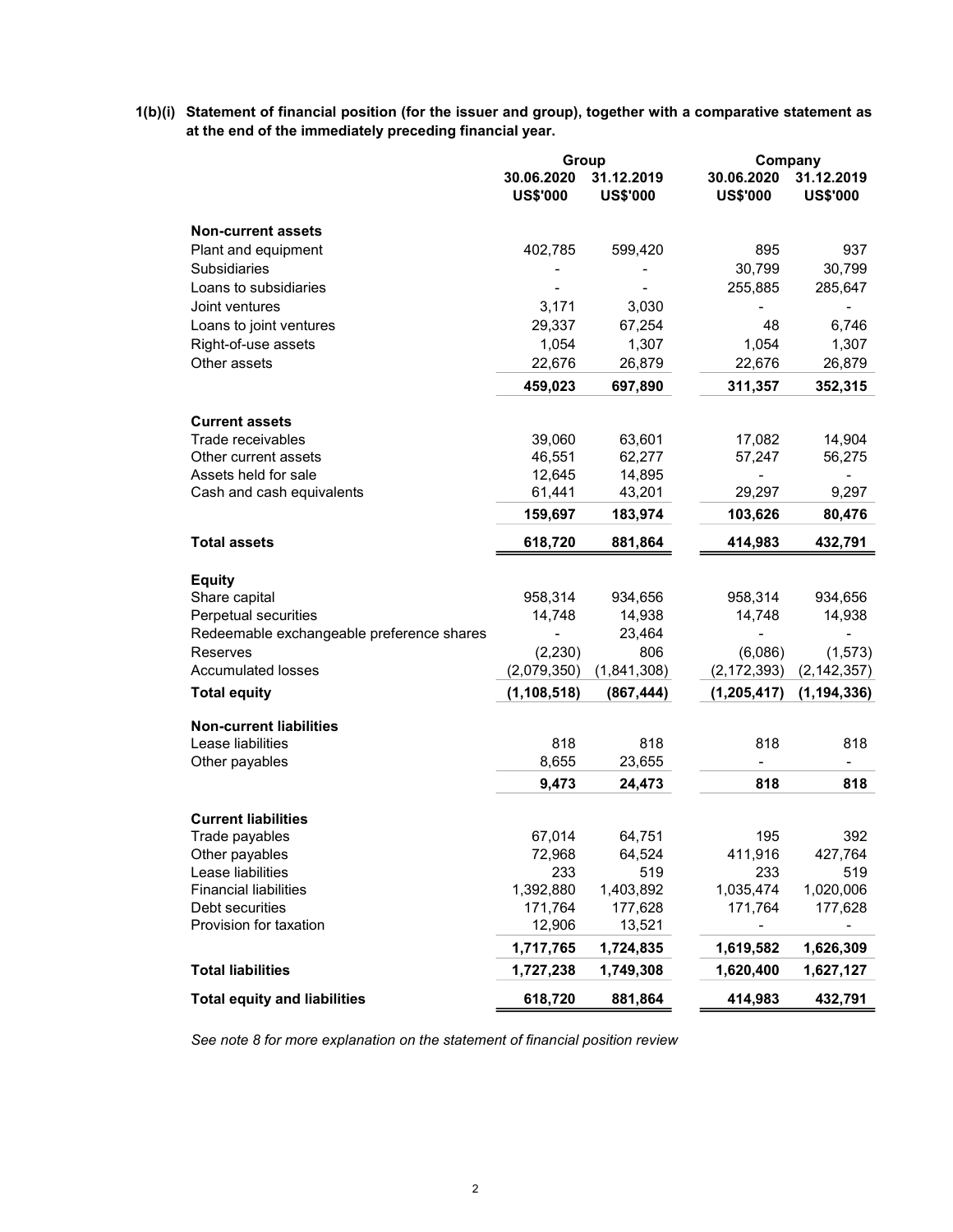### 1(b)(ii) Aggregate amount of group's borrowings and debt securities.

#### Amount repayable in one year or less, or on demand

|           | As at 30.06.2020 |           | As at 31.12.2019 |
|-----------|------------------|-----------|------------------|
| Secured   | Unsecured        | Secured   | Unsecured        |
| US\$'000  | US\$'000         | US\$'000  | US\$'000         |
| 1,384,421 | 180,223          | 1,395,144 | 186,376          |
|           |                  |           |                  |
|           | As at 30.06.2020 |           | As at 31.12.2019 |
| Secured   | Unsecured        | Secured   | Unsecured        |
| US\$'000  | US\$'000         | US\$'000  | US\$'000         |

#### Details of any collateral

Amount repayable after one year

The Group's vessels are pledged to financial institutions as securities for the term loans.

Included in cash and cash equivalents an amount of US\$41,907,000 (31 December 2019: US\$27,028,000) being restricted or earmarked by the banks as collaterals for various facilities granted.

#### 1(b)(iii) Statement of comprehensive income for three months ended 30 June 2020

|                                                                                                                    | <b>Group (Second Quarter)</b> | 3 months ended                | Incr/       |                               | <b>Group (Second Quarter)</b><br>6 months ended | Incr/       |  |
|--------------------------------------------------------------------------------------------------------------------|-------------------------------|-------------------------------|-------------|-------------------------------|-------------------------------------------------|-------------|--|
|                                                                                                                    | 30.06.2020<br><b>US\$'000</b> | 30.06.2019<br><b>US\$'000</b> | (Decr)<br>% | 30.06.2020<br><b>US\$'000</b> | 30.06.2019<br><b>US\$'000</b>                   | (Decr)<br>℅ |  |
| Results after income tax                                                                                           | (26, 850)                     | (363, 912)                    | (92.6)      | (238, 144)                    | (376, 766)                                      | (36.8)      |  |
| Other comprehensive income                                                                                         |                               |                               |             |                               |                                                 |             |  |
| Items that will not be reclassified to profit or loss:                                                             |                               |                               |             |                               |                                                 |             |  |
| Net change in fair value of equity investments at FVOCI                                                            | 1,893                         | (891)                         | N/M         | (4, 513)                      | $(1,731)$ 160.7                                 |             |  |
| Items that may be reclassified subsequently to<br>profit or loss:                                                  |                               |                               |             |                               |                                                 |             |  |
| Foreign currency translation differences<br>- foreign operations<br>Exchange differences on monetary items forming | (1,766)                       | (1,807)                       | (2.3)       | 74                            | 24                                              | N/M         |  |
| part of net investment in foreign operations<br>Effective portion of changes in fair value of                      | 1,680                         | 300                           | N/M         | 1,403                         | (480)                                           | N/M         |  |
| cash flow hedges                                                                                                   | ۰                             | (506)                         | N/M         | ۰                             | (713)                                           | N/M         |  |
|                                                                                                                    | (86)                          | (2,013)                       | (95.7)      | 1,477                         | (1, 169)                                        | N/M         |  |
| Other comprehensive income                                                                                         |                               |                               |             |                               |                                                 |             |  |
| for the period                                                                                                     | 1,807                         | (2,904)                       | N/M         | (3,036)                       | (2,900)                                         | 4.7         |  |
| Total comprehensive income for the period                                                                          | (25, 043)                     | (366, 816)                    | (93.2)      | (241, 180)                    | (379, 666)                                      | (36.5)      |  |
| Attributable to:                                                                                                   |                               |                               |             |                               |                                                 |             |  |
| Owners of the Company                                                                                              | (25, 043)                     | (366, 816)                    | (93.2)      | (241,180)                     | (379, 666)                                      | (36.5)      |  |

Note :

There are no tax effects relating to each component of other comprehensive income for the period.

#### N/M - not meaningful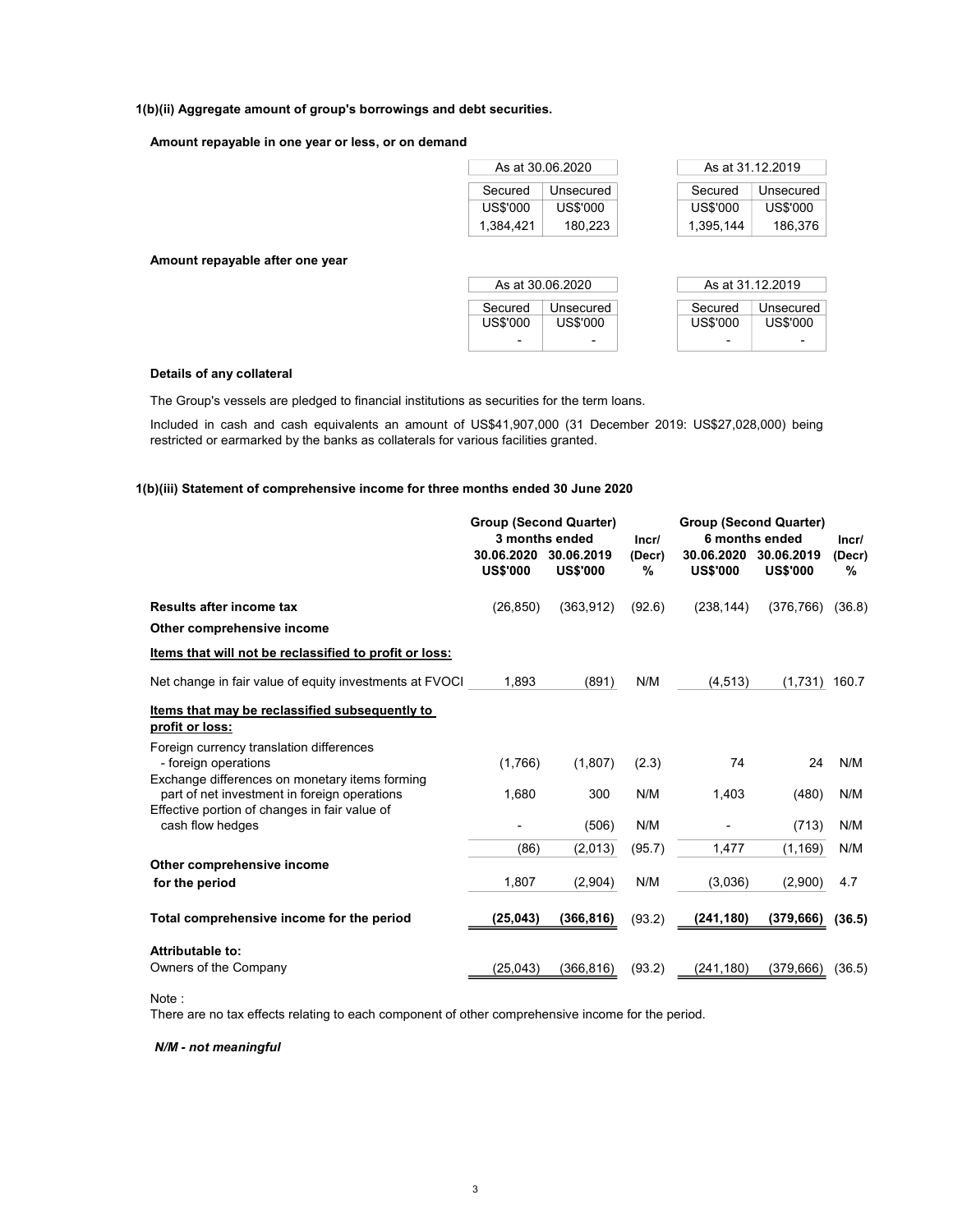1(c) Statement of cash flows (for the group), together with a comparative statement for the corresponding period of the immediately preceding financial year.

|                                                        | <b>Group (Second Quarter)</b> |                               | <b>Group (Second Quarter)</b> |                               |  |  |
|--------------------------------------------------------|-------------------------------|-------------------------------|-------------------------------|-------------------------------|--|--|
|                                                        | 3 months ended                |                               | 6 months ended                |                               |  |  |
|                                                        | 30.06.2020<br><b>US\$'000</b> | 30.06.2019<br><b>US\$'000</b> | 30.06.2020<br><b>US\$'000</b> | 30.06.2019<br><b>US\$'000</b> |  |  |
| Cash flows from operating activities                   |                               |                               |                               |                               |  |  |
| Results after income tax                               | (26, 850)                     | (363, 912)                    | (238, 144)                    | (376, 766)                    |  |  |
| Adjustments for:                                       |                               |                               |                               |                               |  |  |
| Income tax expense                                     | 175                           | 5,813                         | 305                           | 6,374                         |  |  |
| Depreciation expense                                   | 7,829                         | 12,060                        | 15,557                        | 24,445                        |  |  |
| Change in fair value of financial instruments          | $\qquad \qquad \blacksquare$  | 3,187                         |                               | 3,583                         |  |  |
| Gain on disposal of asset held for                     |                               |                               |                               |                               |  |  |
| sale/plant and equipment                               | (2,563)                       | 1,696                         | (2,563)                       | 1,058                         |  |  |
| Foreign exchange loss/(gain), net                      | 6,544                         | 754                           | (8,630)                       | 1,236                         |  |  |
| Finance income                                         | (450)                         | (2,220)                       | (995)                         | (4, 841)                      |  |  |
| Finance costs                                          | 3,573                         | 13,361                        | 10,263                        | 25,972                        |  |  |
| Impairment loss on plant and equipment, trade and      |                               |                               |                               |                               |  |  |
| other receivables, and investment in joint venture     | 12,033                        | 303,546                       | 224,223                       | 303.798                       |  |  |
| Loss on derecognition of an associate                  |                               | 6,739                         |                               | 6,739                         |  |  |
| Loss allowances for ECLs on financial quarantees       |                               |                               |                               |                               |  |  |
| to joint ventures                                      |                               | 12,232                        |                               | 12,232                        |  |  |
| Equity-settled share-based payment transactions        | 51                            | 108                           | 102                           | 216                           |  |  |
| Share of results of associates and jointly controlled  |                               |                               |                               |                               |  |  |
| entities                                               | (340)                         | 11,019                        | (189)                         | 10.857                        |  |  |
| Operating cash flow before working capital changes     | $\overline{2}$                | 4,383                         | (71)                          | 14,903                        |  |  |
|                                                        |                               |                               |                               |                               |  |  |
| Changes in working capital:                            |                               |                               |                               |                               |  |  |
| Trade receivables and other assets                     | 4,648                         | (3,677)                       | 9,487                         | (1, 185)                      |  |  |
| Trade and other payables                               | 2.299                         | 6,873                         | 5.029                         | 2.614                         |  |  |
| Cash generated from operating activities               | 6,949                         | 7,579                         | 14,445                        | 16,332                        |  |  |
| Income tax paid                                        | (123)                         | (294)                         | (920)                         | (837)                         |  |  |
| Net cash generated from operating activities           | 6,826                         | 7,285                         | 13,525                        | 15,495                        |  |  |
| Cash flows from investing activities                   |                               |                               |                               |                               |  |  |
| Purchase of plant and equipment                        | (3, 102)                      | (3,097)                       | (5,272)                       | (7,306)                       |  |  |
| Proceeds from disposal of asset held for               |                               |                               |                               |                               |  |  |
| sale/plant and equipment                               | 7,577                         | 1,073                         | 9,827                         | 3,873                         |  |  |
| Repayment of loans from joint ventures                 | 9,535                         | $\overline{a}$                | 9,535                         | $\overline{a}$                |  |  |
| Interest received                                      |                               |                               | 34                            | 155                           |  |  |
| Net cash generated from/(used in) investing activities | 14,010                        | (2,024)                       | 14,124                        | (3,278)                       |  |  |
|                                                        |                               |                               |                               |                               |  |  |
| Cash flows from financing activities                   |                               |                               |                               |                               |  |  |
| Proceeds from borrowings                               |                               |                               | 20,000                        |                               |  |  |
| Repayment of borrowings                                | (18, 324)                     | (4,632)                       | (27, 837)                     | (7, 785)                      |  |  |
| Net proceeds from issuance of ordinary shares          | 4                             |                               | 4                             |                               |  |  |
| Interest paid                                          | (1,041)                       | (2,019)                       | (2, 414)                      | (5,559)                       |  |  |
| Net cash generated used in from financing activities   | (19, 361)                     | (6,651)                       | (10, 247)                     | (13, 344)                     |  |  |
| Net increase/(decrease) in cash and cash equivalents   | 1,475                         | (1,390)                       | 17,402                        | (1, 127)                      |  |  |
| Cash and cash equivalents at beginning of the period   | 57,766                        | 49,808                        | 43,201                        | 49,029                        |  |  |
| Effect of exchange rate fluctuations                   | 2,200                         | (791)                         | 838                           | (275)                         |  |  |
| Cash and cash equivalents at end of the period         | 61,441                        | 47,627                        | 61,441                        | 47,627                        |  |  |
|                                                        |                               |                               |                               |                               |  |  |

See note 8 for explanation on the statement of cash flows review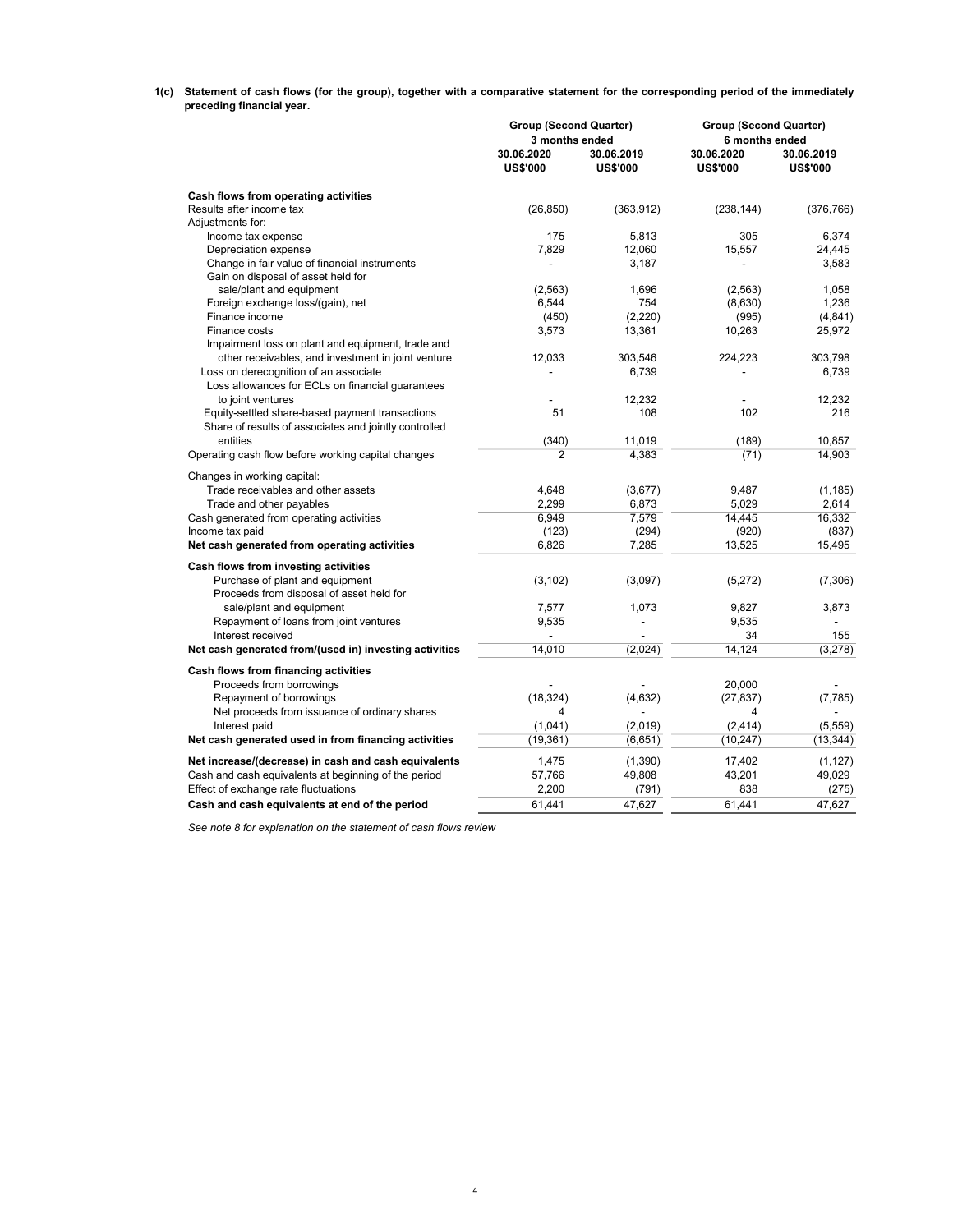1(d)(i) A statement (for the issuer and group) showing either (i) all changes in equity or (ii) changes in equity other than those arising from capitalisation<br>issues and distributions to shareholders, together with a compa financial year.

|                                                                   | Share<br>capital | Perpetual<br>securities | Redeemable<br>exchangeable<br>preference<br>shares | Treasury<br>shares      | Foreign<br>currency<br>translation<br>reserve | Hedging<br>reserve | Fair value<br>reserve | <b>Accumulated</b><br>losses | <b>Total equity</b>      |
|-------------------------------------------------------------------|------------------|-------------------------|----------------------------------------------------|-------------------------|-----------------------------------------------|--------------------|-----------------------|------------------------------|--------------------------|
| Group                                                             | <b>US\$'000</b>  | <b>US\$'000</b>         | <b>US\$'000</b>                                    | <b>US\$'000</b>         | <b>US\$'000</b>                               | <b>US\$'000</b>    | <b>US\$'000</b>       | <b>US\$'000</b>              | <b>US\$'000</b>          |
|                                                                   |                  |                         |                                                    |                         |                                               |                    |                       |                              |                          |
| At 1 January 2019<br>Total comprehensive income<br>for the period | 930,509          | 14,938                  | 23,464                                             | (1,480)                 | 3,907<br>(456)                                | 713<br>(713)       | (1,731)               | (1,226,803)<br>(376, 766)    | (254, 752)<br>(379, 666) |
| Transactions with owners,<br>recognised directly in equity        |                  |                         |                                                    |                         |                                               |                    |                       |                              |                          |
| Issue of shares                                                   | 4,147            |                         |                                                    |                         |                                               |                    |                       |                              | 4,147                    |
| Share-based payment<br>transactions                               | ä,               | $\overline{a}$          |                                                    | $\overline{a}$          |                                               |                    | ä,                    | 216                          | 216                      |
| At 30 June 2019                                                   | 934,656          | 14,938                  | 23,464                                             | (1,480)                 | 3,451                                         |                    | (1,731)               | (1,603,353)                  | (630, 055)               |
|                                                                   |                  |                         |                                                    |                         |                                               |                    |                       |                              |                          |
| At 1 January 2020                                                 | 934,656          | 14,938                  | 23,464                                             | (1,480)                 | 2,379                                         |                    | (93)                  | (1,841,308)                  | (867, 444)               |
| Total comprehensive income<br>for the period                      |                  |                         |                                                    |                         | 1,477                                         |                    | (4, 513)              | (238, 144)                   | (241, 180)               |
| Transactions with owners,<br>recognised directly in equity        |                  |                         |                                                    |                         |                                               |                    |                       |                              |                          |
| Issue of shares                                                   | 23,658           | (190)                   | (23, 464)                                          |                         |                                               |                    |                       |                              | 4                        |
| Share-based payment                                               |                  |                         |                                                    |                         |                                               |                    |                       |                              |                          |
| transactions                                                      |                  |                         |                                                    |                         |                                               |                    |                       | 102                          | 102                      |
| At 30 June 2020                                                   | 958,314          | 14,748                  | ÷                                                  | (1,480)                 | 3,856                                         | $\blacksquare$     | (4,606)               | (2,079,350)                  | (1, 108, 518)            |
|                                                                   |                  |                         | Share<br>capital                                   | Perpetual<br>securities | Treasury<br>shares                            | Hedging<br>reserve | Fair value<br>reserve | Accumulated<br>losses        | <b>Total equity</b>      |
|                                                                   |                  |                         | <b>US\$'000</b>                                    | <b>US\$'000</b>         | <b>US\$'000</b>                               | <b>US\$'000</b>    | <b>US\$'000</b>       | <b>US\$'000</b>              | <b>US\$'000</b>          |
| Company                                                           |                  |                         |                                                    |                         |                                               |                    |                       |                              |                          |
| At 1 January 2019                                                 |                  |                         | 930,509                                            | 14,938                  | (1,480)                                       | 713                | ÷,                    | (1,735,448)                  | (790, 768)               |
| Total comprehensive income for the period                         |                  |                         |                                                    |                         |                                               | (713)              | (1,731)               | (209, 264)                   | (211, 708)               |
| Transactions with owners,<br>recognised directly in equity        |                  |                         |                                                    |                         |                                               |                    |                       |                              |                          |
| Issue of shares                                                   |                  |                         | 4.147                                              |                         |                                               |                    |                       |                              | 4,147                    |
| Share-based payment transactions                                  |                  |                         | ä,                                                 |                         |                                               |                    |                       | 216                          | 216                      |
| At 30 June 2019                                                   |                  |                         | 934.656                                            | 14,938                  | (1,480)                                       | $\blacksquare$     | (1,731)               | (1,944,496)                  | (998, 113)               |
| At 1 January 2020                                                 |                  |                         | 934,656                                            | 14,938                  | (1,480)                                       |                    | (93)                  | (2, 142, 357)                | (1, 194, 336)            |
| Total comprehensive income for the period                         |                  |                         |                                                    |                         |                                               | ÷                  | (4, 513)              | (30, 138)                    | (34, 651)                |
| Transactions with owners,<br>recognised directly in equity        |                  |                         |                                                    |                         |                                               |                    |                       |                              |                          |
| Issue of shares                                                   |                  |                         | 23.658                                             | (190)                   |                                               |                    |                       | L,                           | 23,468                   |
| Share-based payment transactions                                  |                  |                         |                                                    |                         |                                               | ÷                  | $\ddot{\phantom{1}}$  | 102                          | 102                      |
| At 30 June 2020                                                   |                  |                         | 958.314                                            | 14.748                  | (1,480)                                       | $\blacksquare$     | (4,606)               | (2, 172, 393)                | (1, 205, 417)            |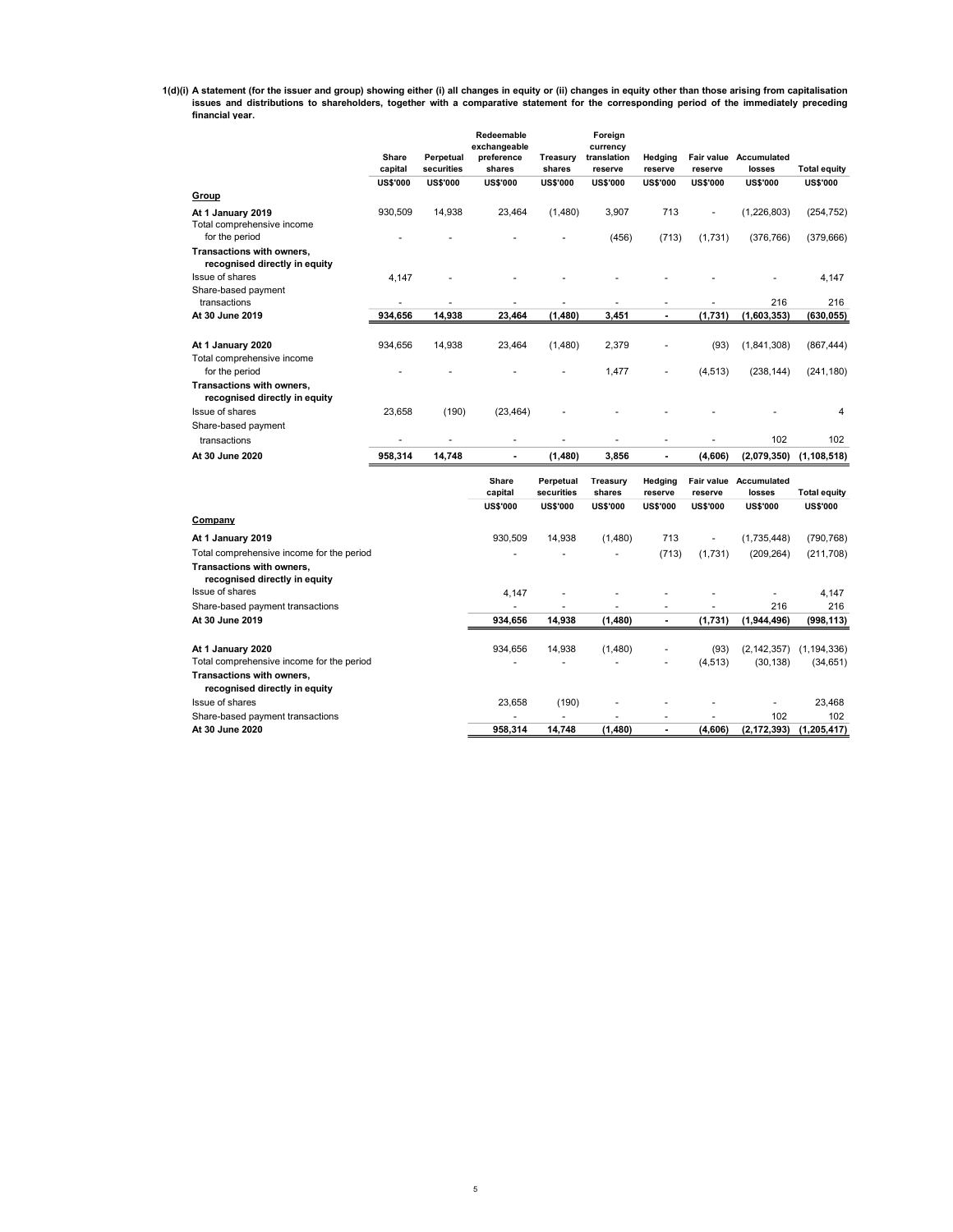1(d)(ii) Details of any changes in the company's share capital arising from rights issue, bonus issue, subdivision, consolidation, share buy-backs, exercise of share options or warrants, conversion of other issues of equity securities, issue of shares for cash or as consideration for acquisition or for any other purpose since the end of the previous period reported on. State the number of shares that may be issued on conversion of all the outstanding convertibles, if any, against the total number of issued shares excluding treasury shares and subsidiary holdings of the issuer, as at the end of the current financial period reported on and as at the end of the corresponding period of the immediately preceding financial year. State also the number of shares held as treasury shares and the number of subsidiary holdings, if any, and the percentage of the aggregate number of treasury shares and subsidiary holdings held against the total number of shares outstanding in a class that is listed as at the end of the current financial period reported on and as at the end of the corresponding period of the immediately preceding financial year.

During the first quarter of 2020, the Company had issued 22,073,345 new shares pursuant to the terms of the redeemable exchangeable preference shares ("REPS") at the exchange price of S\$1.3591 per share to the REPS holders.

During the second quarter of 2020, the Company had issued 904,813 ordinary shares at an issue price of S\$0.2763 per share pursuant to the conversion of perpetual securities into ordinary shares of the Company.

The Company had also issued 12,039 ordinary shares at an issue price of S\$0.45 per share pursuant to the exercise of 12,039 warrants by warrant holders.

The above newly issued shares rank pari passu in all respects with the previously issued shares.

As at 30 June 2020, the share capital less treasury shares of the Company was 3,750,192,274 ordinary shares (3,753,376,274 issued ordinary shares less 3,184,000 treasury shares). As at 31 December 2019, the share capital less treasury shares of the Company was 3,727,202,077 ordinary shares (3,730,386,077 issued ordinary shares less 3,184,000 treasury shares).

As at 30 June 2020, the Company had S\$137.8 million of outstanding convertible bonds and perpetual securities available for conversion into 498,733,261 ordinary shares of the Company (the conversion price is reset every six months). As at 31 December 2019, the Company had S\$138.1 million of outstanding convertible bonds and perpetual securities available for conversion into 499,638,075 ordinary shares of the Company (the conversion price is reset every six months). In addition, as at 31 December 2019, there were 300 redeemable exchangeable preference shares in a subsidiary available for exchange to 19,787,830 ordinary shares of the Company.

There were no subsidiary holdings as at 30 June 2020 and 30 June 2019.

# 1(d)(iii) To show the total number of issued shares excluding treasury shares as at the end of the current financial period and as at the end of the immediately preceding year.

As at 30 June 2020, the issued and paid up share capital excluding treasury shares of the Company comprised 3,750,192,274 (31 December 2019: 3,727,202,077) ordinary shares.

As at 30 June 2020, a subsidiary of the Company has no (31 December 2019: 300) redeemable exchangeable preference shares outstanding as it has been fully converted during the first quarter of 2020.

# 1(d)(iv) A statement showing all sales, transfers, cancellation and/or use of treasury shares as at the end of the current financial period reported on.

The movement of treasury shares are as follows: As at 1 January 2020 = 3,184,000 shares Purchase of treasury shares during the period = Nil Transfer of treasury shares during the period = Nil As at 30 June 2020 = 3,184,000 shares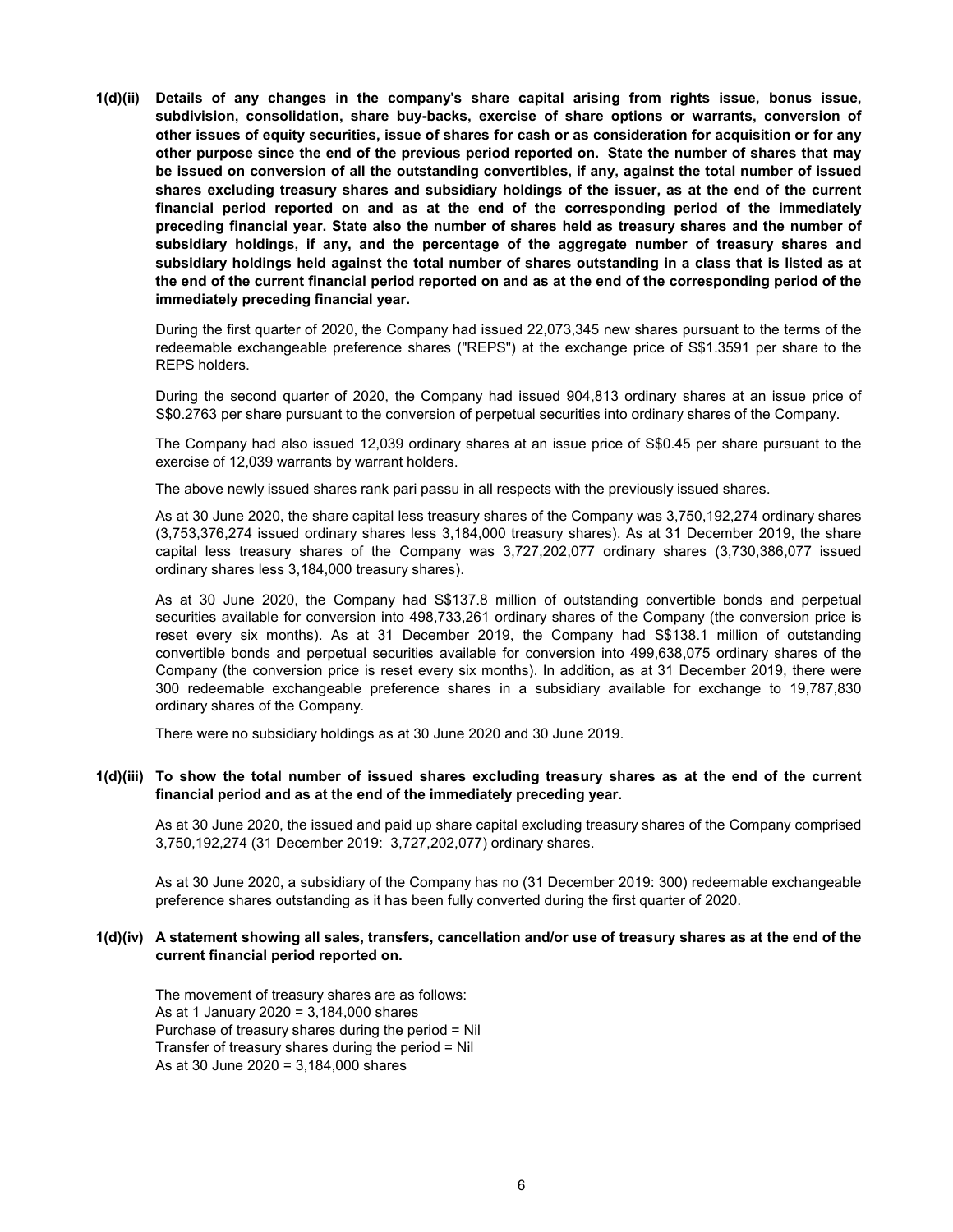1(d)(v) A statement showing all sales, transfers, cancellation and/or use of subsidiary holdings as at the end of the current financial period reported on.

Not applicable.

2. Whether the figures have been audited or reviewed, and in accordance with which auditing standard or practice.

The figures have not been audited or reviewed by the Company's auditors.

3. Where the figures have been audited or reviewed, the auditors' report (including any modifications or emphasis of a matter).

Not applicable.

4. Whether the same accounting policies and methods of computation as in the issuer's most recently audited annual financial statements have been applied.

Except as disclosed under note 5 below, the Group has applied the same accounting policies and methods of computation in the financial statements for the current reporting period as that of the audited financial statements for the year ended 31 December 2019.

5. If there are any changes in the accounting policies and methods of computation, including any required by an accounting standard, what has changed, as well as the reasons for, and the effect of, the change.

The Group has applied the same accounting policies and methods of computation in the financial statements for the current reporting period as that of the audited financial statements for the year ended 31 December 2019, except for the adoption of new/revised SFRS(I) applicable for the financial period beginning 1 January 2020 as follows:

Definition of Material (Amendments to SFRS(I) 1-1 and SFRS(I) 1-8) Definition of a Business (Amendments to SFRS(I) 3) Amendments to References to Conceptual Framework in SFRS(I) Standards

The above new SFRS(I)s, interpretations and amendments to SFRS(I)s are not expected to have a significant impact on the Group's consolidated financial statements and the Company's statement of financial position.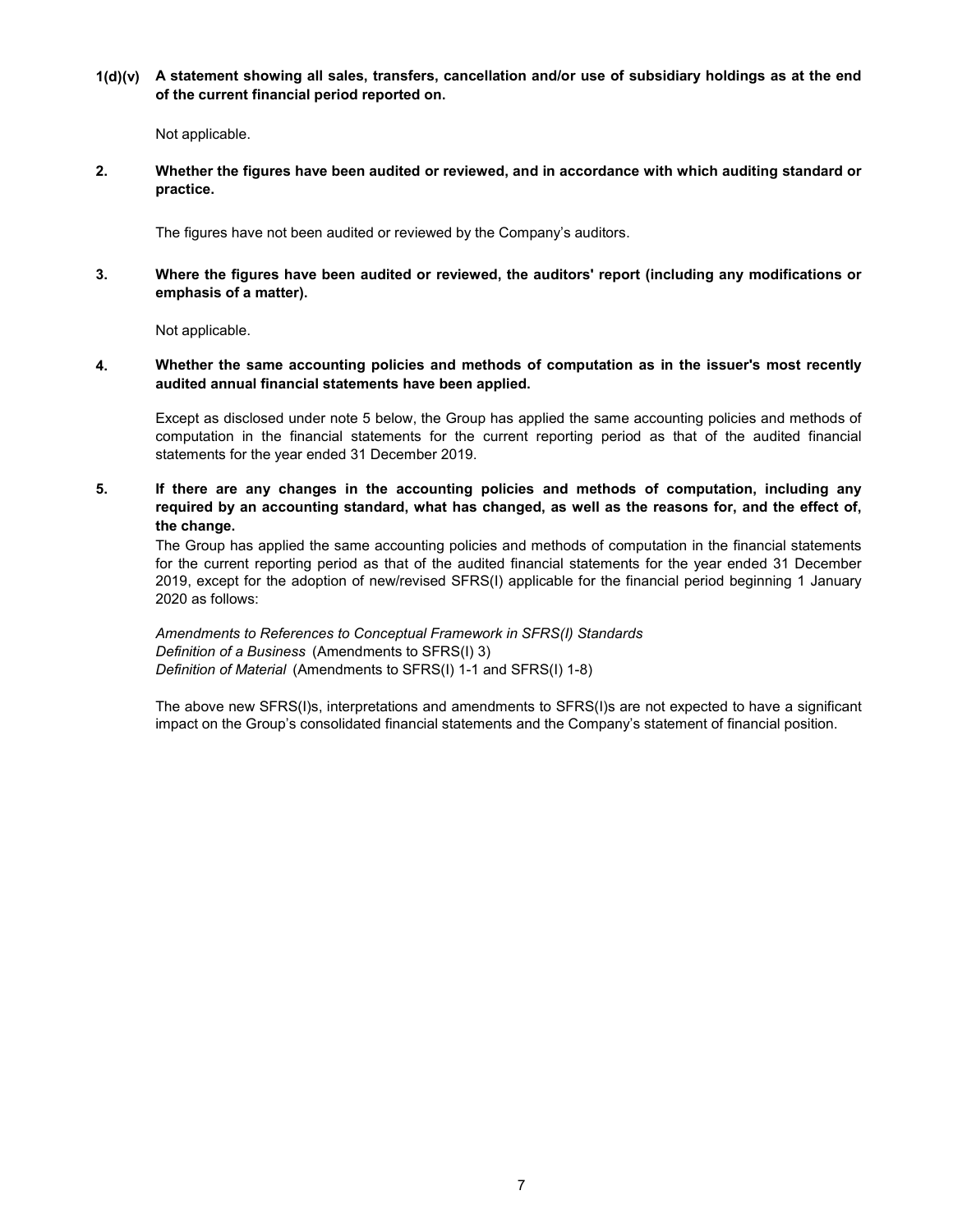6. Earnings per ordinary share of the group for the current financial period reported on and the corresponding period of the immediately preceding financial year, after deducting any provision for preference dividends:-

|                                                                                                       | <b>Group (Second Quarter)</b><br>3 months ended |                                | <b>Group (Second Quarter)</b><br>6 months ended |                                |
|-------------------------------------------------------------------------------------------------------|-------------------------------------------------|--------------------------------|-------------------------------------------------|--------------------------------|
|                                                                                                       | 30.06.2020                                      | 30.06.2019                     | 30.06.2020                                      | 30.06.2019                     |
| $(in US\ cents)$                                                                                      |                                                 |                                |                                                 |                                |
| (a) Based on weighted average                                                                         | $-0.72$ cts                                     | $-9.76$ cts                    | $-6.37 \text{ cts}$                             | $-10.12 \text{ cts}$           |
| (b) On a fully diluted basis                                                                          | $-0.72$ cts                                     | $-9.76$ cts                    | $-6.37$ cts                                     | $-10.12 \text{ cts}$           |
| Note:                                                                                                 |                                                 |                                |                                                 |                                |
| Weighted average ordinary shares<br>for calculation of:                                               |                                                 |                                |                                                 |                                |
| Basic earnings per share<br>$\blacksquare$<br>Diluted earnings per share*<br>$\overline{\phantom{a}}$ | 3,750,029,614<br>3,750,029,614                  | 3,727,387,657<br>3,727,387,657 | 3,741,041,488<br>3,741,041,488                  | 3,724,119,829<br>3,724,119,829 |

\* As the period ended 30 June 2020 is in a loss position before fair value adjustments (non-operating item), share options and warrants were not included in the computation of the diluted earnings per share because these potential ordinary shares were anti-dilutive.

7. Net liabilities value (for the issuer and group) per ordinary share based on the total number of issued shares excluding treasury shares of the issuer at the end of the:-

## (a) current financial period reported on; and

(b) immediately preceding financial year.

|                                                                                   | Group        |                      | Company              |            |  |
|-----------------------------------------------------------------------------------|--------------|----------------------|----------------------|------------|--|
|                                                                                   | 30.06.2020   | 31.12.2019           | 30.06.2020           | 31.12.2019 |  |
| (in US\$ cents)                                                                   |              |                      |                      |            |  |
| Net liabilities value per ordinary share                                          |              |                      |                      |            |  |
| based on existing issued share capital<br>excluding treasury shares as at the end |              |                      |                      |            |  |
| of the year reported on                                                           | $-29.56$ cts | $-23.27 \text{ cts}$ | $-32.14 \text{ cts}$ | -32.04 cts |  |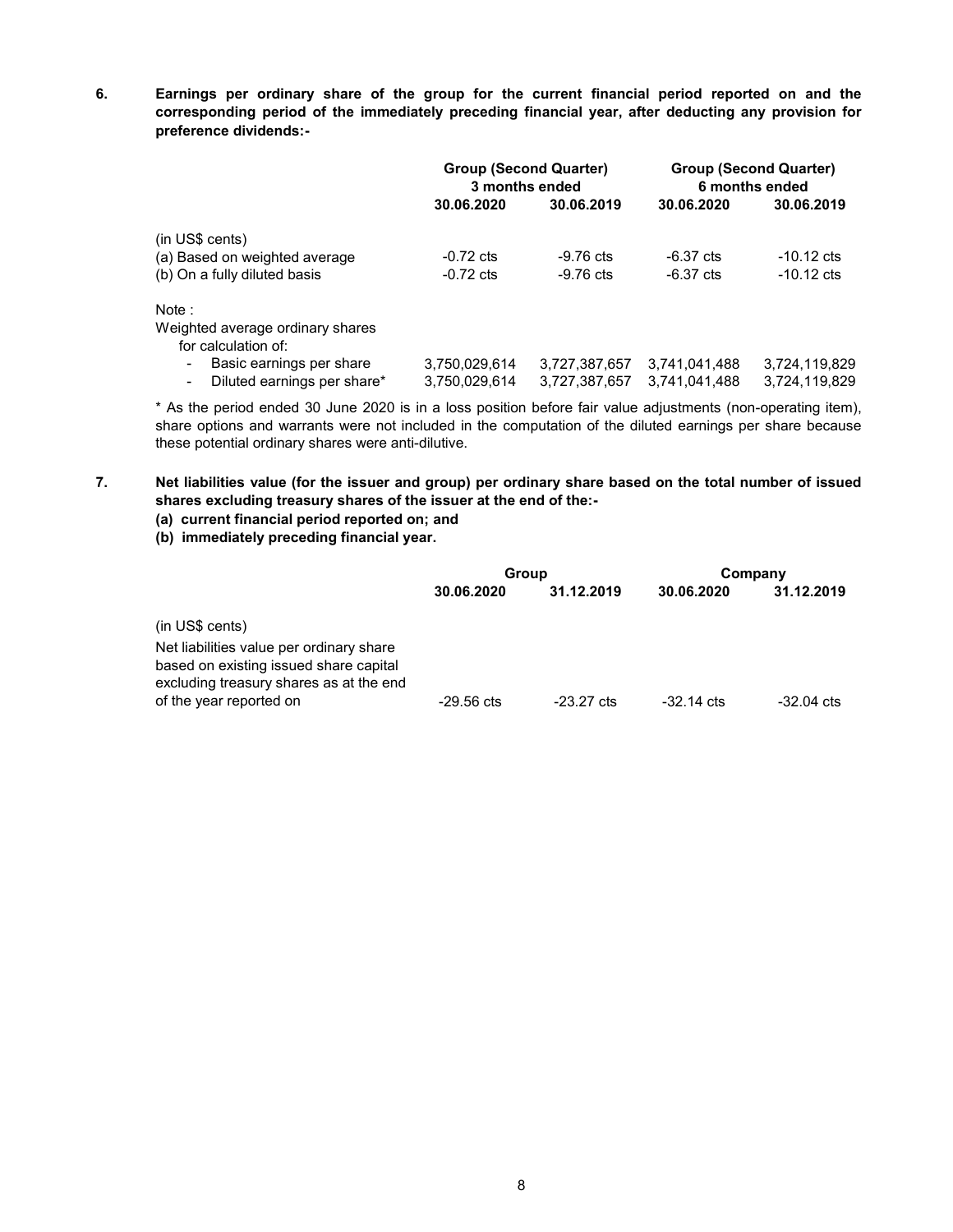8. A review of the performance of the group, to the extent necessary for a reasonable understanding of the group's business. It must include a discussion of the following:-

(a) any significant factors that affected the turnover, costs, and earnings of the group for the current financial period reported on, including (where applicable) seasonal or cyclical factors; and

(b) any material factors that affected the cash flow, working capital, assets or liabilities of the group during the current financial period reported on.

### INCOME STATEMENT REVIEW

#### 2Q20 vs 2Q19

The Group's revenue for the three months ended 30 June 2020 ("2Q20") decreased by US\$15.8 million (64.6%) to US\$8.6 million as compared to the corresponding three months ended 30 June 2019 ("2Q19"). The decrease in revenue was mainly due to:

- (i) decrease in utilisation and charter rates for the Group's jack-up rigs; and
- (ii) decrease in utilisation rates of liftboats resulting from continued delays in re-deployment of the Group's assets.

The continued delay in re-deployment is due to the following:

- (a) the COVID-19 pandemic that has affected over 150 countries, resulting in partial or full lockdowns in many such affected countries. This has resulted in the disruption in various international and domestic supply chains and has created a significant strain on demand across various industries including the oil and gas industry. Demand for the Group's assets was severely impacted by this and this has contributed to the decrease in utilisation and charter rates across the Group's fleet; and
- (b) working capital constraints arising mainly from limited available financing options since lenders remain adverse to lending to our sector as the Group is also undergoing corporate restructuring.

The cost of sales and servicing for 2Q20 decreased by US\$10.2 million (42.5%) to US\$13.8 million as compared to 2Q19, mainly due to lower depreciation expense; and lower operating costs due to lower activities from the Group's liftboats and jack-up rigs.

As a result of the above, the Group recorded a gross loss of US\$5.2 million in 2Q20 compared with a gross profit of US\$0.3 million in 1Q19.

The increase in other income for 2Q20 was mainly due to the gain on disposal of plant and equipment during the quarter.

The decrease in administrative expenses in 2Q20 as compared to 2Q19 was mainly due to lower staff costs as management and staff has taken salary reductions during the period.

The COVID-19 pandemic and the plunge in oil prices have however severely impacted the demand of the Group's vessels and rigs, contributing to decrease in utilisation and charter rates of the Group's vessels and rigs, which affect the contracts due for renewal post period-end. Hence, the Group has updated its impairment assessment in 2Q20 and recognised net impairment losses of US\$12.0 million in 2Q20. The breakdown of the net impairment losses are as follows:

|                         | <b>US\$'000</b> |
|-------------------------|-----------------|
| Plant and equipment     | 20,253          |
| Trade receivables       | (742)           |
| Other current assets    | 2.040           |
| Loans to joint ventures | (9,518)         |
|                         | 12.033          |

Finance income has decreased in 2Q20 mainly due to decrease in interest income from loans to joint ventures.

Finance costs have decreased in 2Q20 mainly due to absence of amortisation of of the fair value recognised on the Debt Securities and term loans as the amortisation was fully accelerated in 4Q2019.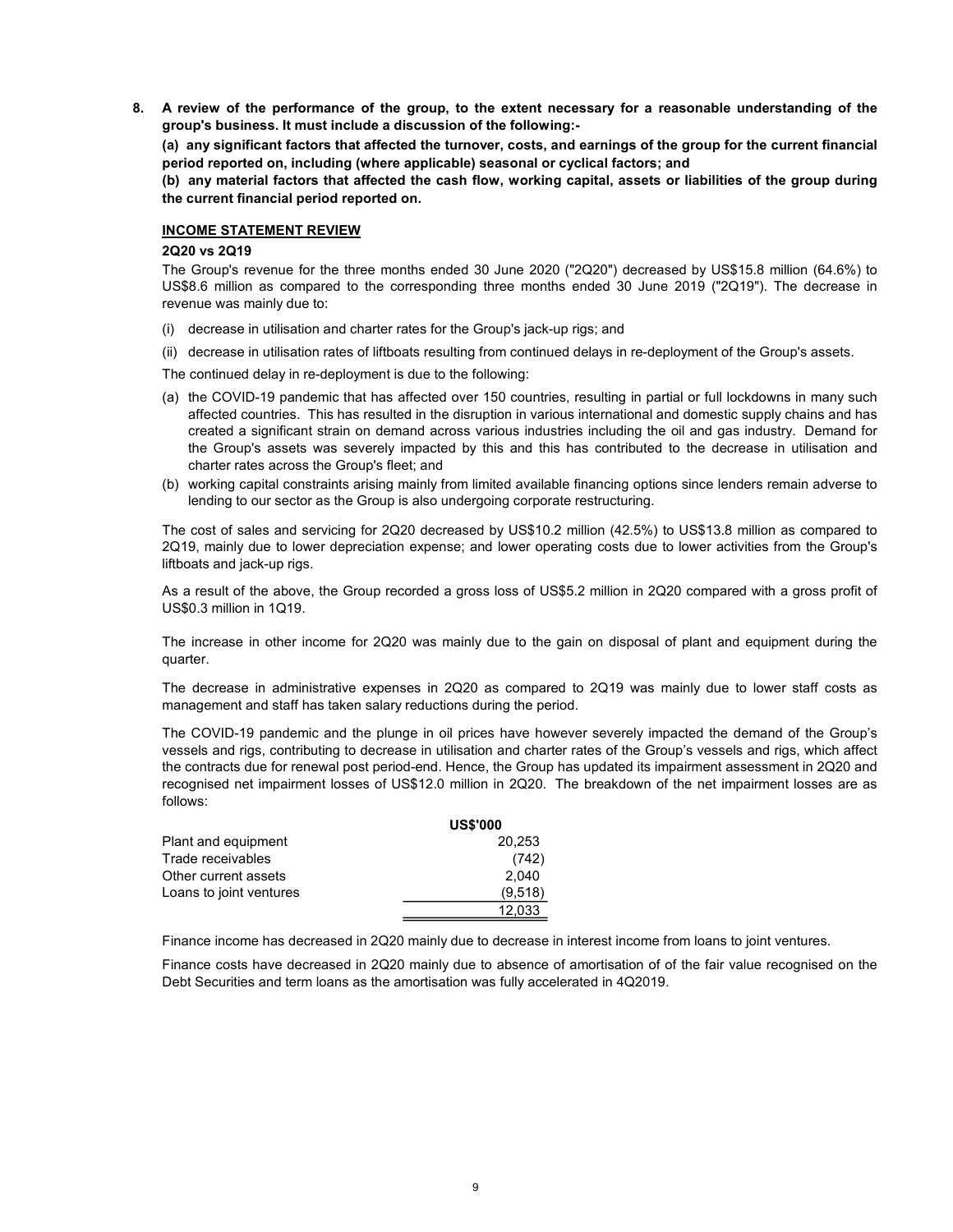The share of profits of associates and jointly controlled entities in 2Q20 was contributed by operating profit generated by the Group's joint venture, which operates in the windfarm industry in China.

The Group generated loss before income tax of US\$26.7million in 2Q20 as a result of all the above.

Charter income derived from Singapore flagged vessels are exempted from tax under Section 13A of the Income Tax Act of Singapore. Current period income tax credit of US\$0.2 million relates to the corporate tax expense and withholding tax expense incurred by vessels operating in certain overseas waters.

#### 1H20 vs 1H19

The Group's revenue for the six months ended 30 June 2020 ("1H20") decreased by US\$33.5 million (63.9%) to US\$18.9 million as compared to the corresponding six months ended 30 June 2019 ("1H90"). The decrease in revenue was mainly due to:

- (i) decrease in utilisation and charter rates for the Group's jack-up rigs; and
- (ii) decrease in utilisation rates of liftboats resulting from continued delays in re-deployment of the Group's assets.

The continued delay in re-deployment is due to the following:

- (a) the COVID-19 pandemic that has affected over 150 countries, resulting in partial or full lockdowns in many such affected countries. This has resulted in the disruption in various international and domestic supply chains and has created a significant strain on demand across various industries including the oil and gas industry. Demand for the Group's assets was severely impacted by this and this has contributed to the decrease in utilisation and charter rates across the Group's fleet; and
- (b) working capital constraints arising mainly from limited available financing options since lenders remain adverse to lending to our sector as the Group is also undergoing corporate restructuring.

The cost of sales and servicing for 1H20 decreased by US\$21.3 million (42.6%) to US\$28.6 million as compared to 1H19, mainly due to lower depreciation expenses on plant and equipment and lower operating costs due to lower activities from the Group's jack-up rigs.

As a result of the above, the Group recorded a gross loss of US\$9.7 million in 1H20 compared with gross profit of US\$2.5 million in 1H19.

The increase in other income for 1H20 was mainly due to the foreign exchange gain arising of US\$8.6 million from the Group's Singapore Dollar denominated borrowings and Singapore Dollar denominated debt securities as the US Dollar appreciated against the Singapore Dollar during this period. In addition, the increase in other income was contributed by the gain on disposal of plant and equipment of US\$2.6 million during the quarter.

The decrease in administrative expenses in 1H20 as compared to 1H19 was mainly due to decrease in staff costs as management and staff has taken salary reductions in 2Q20.

The COVID-19 pandemic and the plunge in oil prices have however severely impacted the demand of the Group's vessels and rigs, contributing to decrease in utilisation and charter rates of the Group's vessels and rigs, which affect the contracts due for renewal post period-end. Hence, the Group has updated its impairment assessment and recognised net impairment losses of US\$224.2 million for 1H20. The breakdown of the net impairment losses are as follows:

|                         | <b>US\$'000</b> |
|-------------------------|-----------------|
| Plant and equipment     | 181.565         |
| Trade receivables       | 865             |
| Other current assets    | 13.361          |
| Loans to joint ventures | 28.432          |
|                         | 224.223         |

Finance income has decreased in 1H20 mainly due to decrease in interest income from loans to joint ventures.

Finance costs have decreased in 1H20 mainly due to absence of amortisation of of the fair value recognised on the Debt Securities and term loans as the amortisation was fully accelerated in 4Q2019.

The share of profits of associates and jointly controlled entities in 1H20 was contributed by operating profit generated by the Group's joint venture, which operates in the windfarm industry in China.

The Group generated loss before income tax of US\$237.8 million in 1H20 as a result of all the above.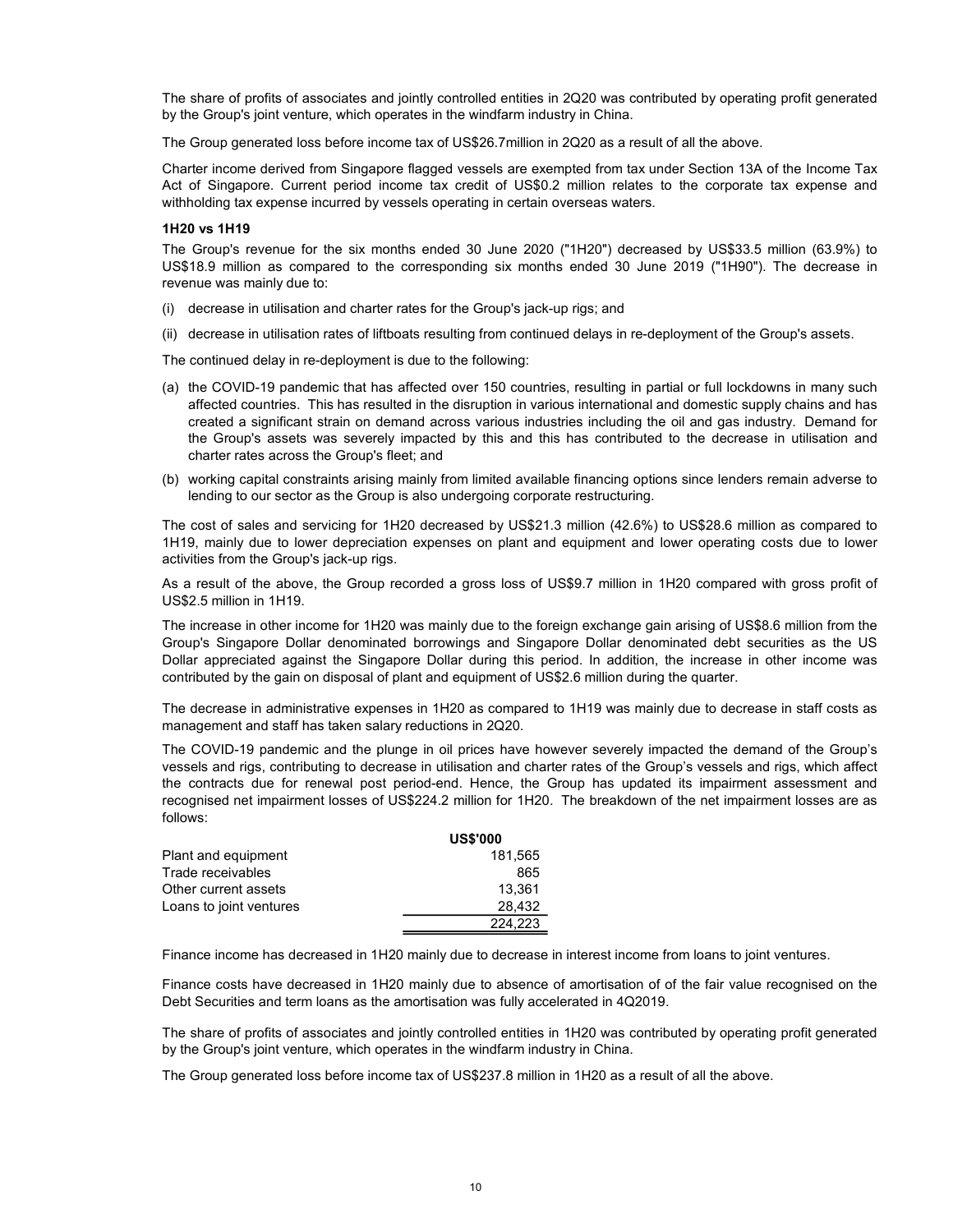Charter income derived from Singapore flagged vessels are exempted from tax under Section 13A of the Income Tax Act of Singapore. Current period income tax expense of US\$0.3 million relates to the corporate tax expense and withholding tax expense incurred by vessels operating in certain overseas waters.

#### STATEMENT OF FINANCIAL POSITION REVIEW

#### Non-current Assets

The Group's Non-current Assets amounted to US\$459.0 million as at 30 June 2020. The decrease in Non-current Assets was mainly due to impairment losses made on loans to joint ventures, and plant and equipment.

## Current Assets

The Group's Current Assets amounted to US\$159.7 million as at 30 June 2020. The decrease as compared to the Group's Current Assets as at 31 December 2019 was mainly due to: the impairment of other current assets of US\$13.4 million during the period; decrease in trade receivables of US\$24.5 million; offset by increase in cash and cash equivalents of US\$18.2 million.

### Total Liabilities

The Group's Total Liabilities amounted to US\$1,727.2 million as at 30 June 2020. The decrease in Total Liabilities was mainly due to repayment of bank loans and other payables; and downward revaluation of Singapore Dollar denominated bank loans and Debt Securities as the US Dollar has appreciated against the Singapore Dollar during this period. This is offset by drawdown of loan of US\$20 million during the period.

### Total Equity

The decrease in Total Equity was attributable mainly due to the loss generated for the period, offset by issuance of new ordinary shares.

### Going concern

The Group and the Company have net liabilities of US\$1,108.5 million and US\$1,205.4 million respectively as at 30 June 2020. This was mainly due to the losses incurred by the Group. In addition, the Group and the Company have net current liabilities of US\$1,558.1 million and US\$1,509.4 million respectively as at 30 June 2020. This is a result of reclassification of the Group's non-current portion of bank borrowings and debt securities to current liabilities following the proposal for the Scheme of Arrangement as announced on 28 February 2020.

The ability of the Group to maintain as a going concern is highly dependent upon:

- (1) the continuing support of the Group's lenders;
- (2) the ability to generate positive operating cashflows. The Group expects the overall operating environment to remain challenging following the COVID-19 pandemic and the plunge in oil prices. While the Group is still currently able to generate positive cash flows from customer contracts to meet its working capital needs and interest on debt obligations in the next 12 months, there is no assurance that the Group can continue to do so; and
- (3) the successful negotiation between lenders and the prospective investor. As at 30 June 2020, the Group has outstanding loans and borrowings of US\$1,564,644,000 that were classified as "current liabilities", caused by breaches of certain financial covenants. These loans and borrowings are repayable on demand and the Group is currently addressing the default of its loans and borrowings through the corporate restructuring. The corporate restructuring would involve a combination of capitalisation of existing debts into share capital of the Company, cash subscription by a prospective investor, and a simultaneous compromise of the Group's debt obligations. The quantum of debt capitalisation and debt compromise, together with the cash subscription, are under negotiation with the lenders and prospective investor to date.

On 2 July 2020, the Company has announced that it has entered into an agreement with the Subscriber and the Major Secured Lenders to update the terms of the Proposed Transactions and the Proposed Scheme of Arrangement (the "Amendment Agreement"). The amendments include the following:

(a) the filling of the Proposed Scheme of Arrangement by the Company as part of the Proposed Transactions shall be put on hold until the expiry of the Effective Period (from 2 July 2020 to 31 August 2020) or such time the Subscriber and the Major Secured Lenders confirm that the Company may proceed with the filing;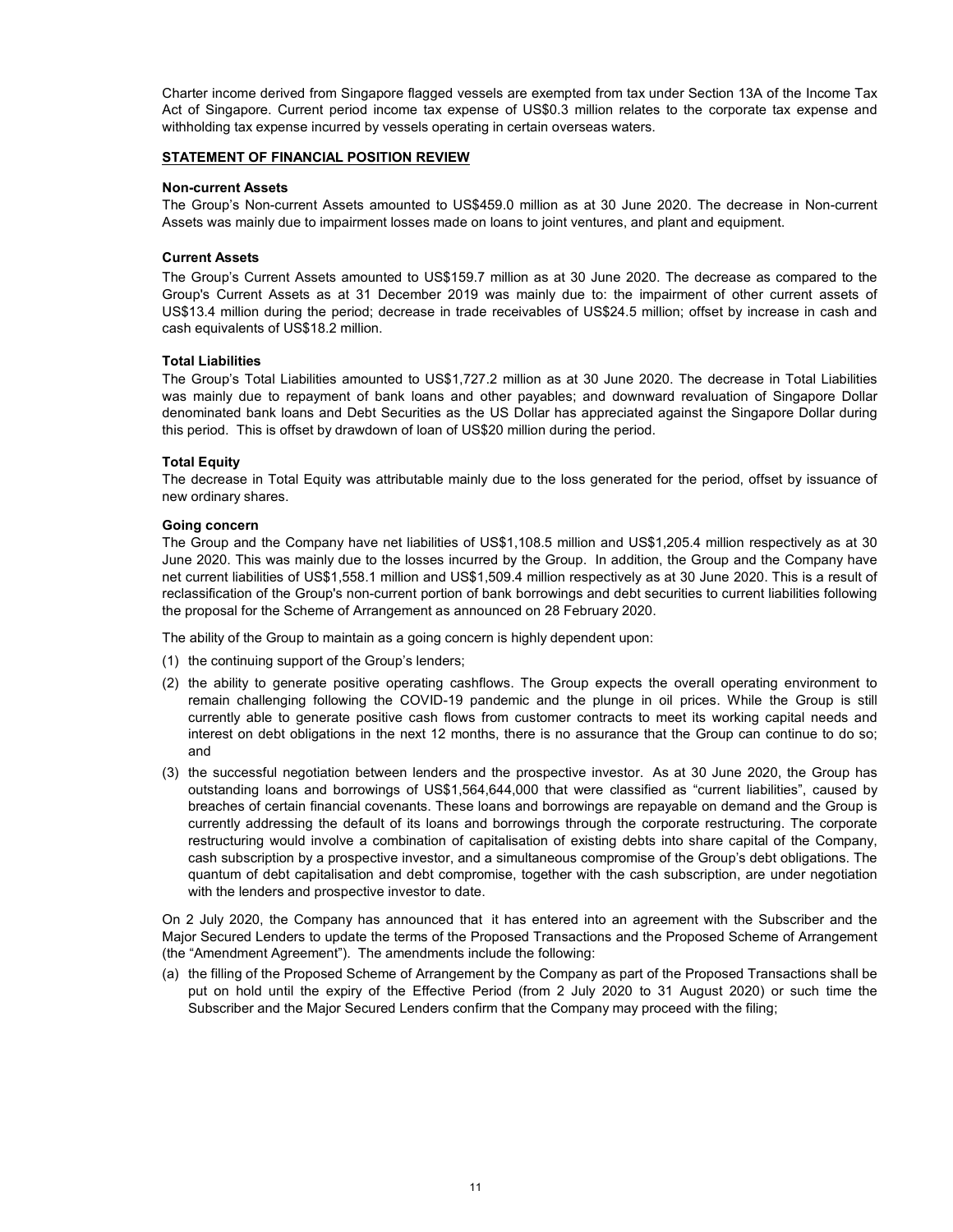- (b) the Company may engage with other potential investor(s) to explore alternative transactions to the Proposed Transactions. If an alternative proposal and offer from any such potential investor is accepted by the Company and the Major Secured Lenders, the Major Secured Lenders, Company and the Subscriber shall be entitled to mutually terminate the Proposed Transactions pursuant to the underlying agreements entered into on 28 February 2020 (the "Transaction Agreements") prior to the Final Effective Period Day (31 August 2020), whereupon none of the parties to the Transaction Agreements shall have any claims against the other parties thereto arising from such termination and the balance of the Deposit shall be repaid by the Major Secured Lenders to the Subscriber in accordance with the Deposit Agreement; and
- (c) if the Subscriber, the Major Secured Lenders and the Company shall have entered into an agreement for the Proposed Transactions to be varied or based on such new terms to be agreed mutually: (i) the Subscriber shall place a further deposit of US\$3,000,000 with the Major Secured Lenders and/or the Company ; and (ii) the Transaction Agreements shall be amended accordingly or the Subscriber, the Major Secured Lenders and the Company shall enter into new transaction documents which shall reflect such mutually agreed new terms, replacing the Transaction Agreements. All parties shall use its reasonable endeavours to finalise the documentation in respect of the Proposed Transactions on the new terms within the Effective Period, or such longer period as mutually agreed between all parties.

In the event that none of the above occurs by the Final Effective Period Day, the Subscriber is deemed to be unable to proceed with the Proposed Transactions, and (a) the Deposit paid pursuant to the Deposit Agreement shall be forfeited by the Subscriber in favour of the Major Secured Lenders and distributed in accordance with the Deposit Agreement; (b) the Transaction Agreements shall be terminated immediately; and (c) there shall be no recourse against the Subscriber save for the forfeiture of the Deposit. The Company will continue to provide its stakeholders with updates on a timely basis if and when there are further developments.

### STATEMENT OF CASH FLOWS REVIEW

## Cash Flow from Operating Activities

The Group's net cash inflow from operating activities was US\$13.5 million. This was mainly due to the net cash generated by the operations of the Group.

#### Cash Flow from Investing Activities

The Group's net cash from investing activities was US\$14.1 million. This was mainly due to proceeds from sale of asset held for sale and plant and equipment; the recovery of loans from joint ventures; offset by deployment of funds towards the vessels and assets under construction.

#### .Cash Flow from Financing Activities

The Group's net cash generated from financing activities was US\$10.2 million. This was due to drawdown of loan of US\$20.0 million, offset by repayment of bank loans and payment of interest.

9. Where a forecast, or a prospect statement, has been previously disclosed to shareholders, any variance between it and the actual results.

In line with the prospect statement made in 1Q20.

10. A commentary at the date of the announcement of the significant trends and competitive conditions of the industry in which the group operates and any known factors or events that may affect the group in the next reporting period and the next 12 months.

The COVID-19 pandemic has adversely affected oil demand and there is global slowdown in the offshore and marine sector. The utilisation of the Group's fleet of vessels has been severely impacted as reflected in the Group's 1H20 financial performance and the Group's future utilisation and charter rates will be further impacted by the global slowdown in the industry.

The discussion between the Subscriber and the Major Secured Lenders are still on-going as announced by the Company on 2 July 2020 and as summarised in note 8 above under Going Concern, the outcome of these discussions will have very significant impact on the future of the Group and the Company. The Company will make announcements as and when necessary.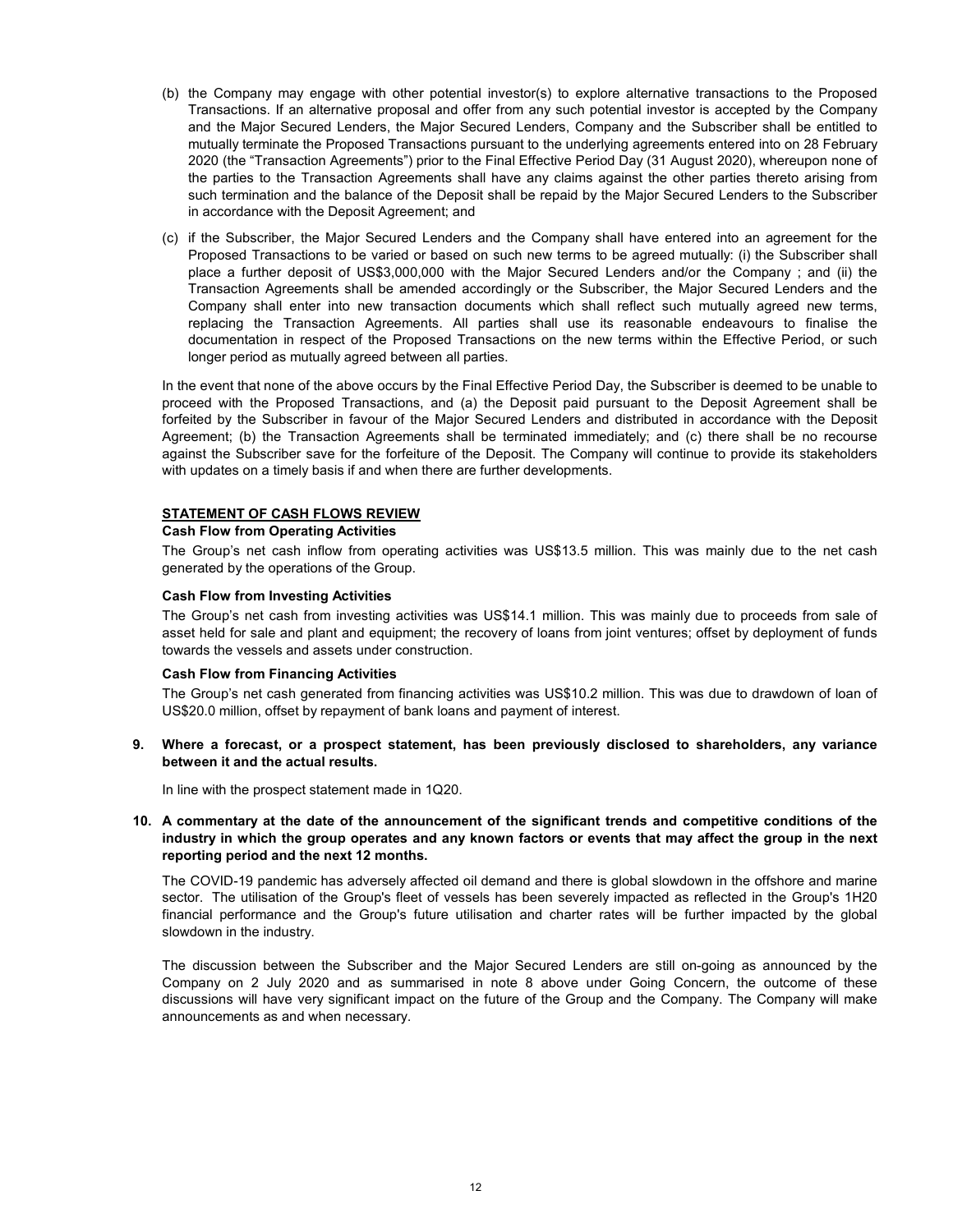## 11. Dividend

#### (a) Current Financial Period Reported On

Any dividend declared for the current financial period reported on? None

## (b) Corresponding Period of the Immediately Preceding Financial Year

None Any dividend declared for the corresponding period of the immediately preceding financial year?

# (c) Date payable

Not applicable

## (d) Books closure date

Not applicable

#### 12. If no dividend has been declared (recommended), a statement to that effect and the reason(s) for the decision.

No dividend has been declared/recommended for the current financial reporting period due to the net liabilities position of the Group and the Company.

## 13. If the Group has obtained a general mandate from shareholders for IPTs, the aggregate value of such transactions as required under Rule 920(1)(a)(ii). If no IPT mandate has been obtained, a statement to that effect.

There was no interested person transaction during the period under review. The Company has not obtained a general mandate from shareholders for interested person transaction.

### 14. Confirmation of undertakings from Directors and Executive Officers

The Company has procured undertakings from all its directors and executive officers in compliance with Listing Rule 720(1).

# BY ORDER OF THE BOARD

Tan Wee Sin Company Secretary

14 August 2020